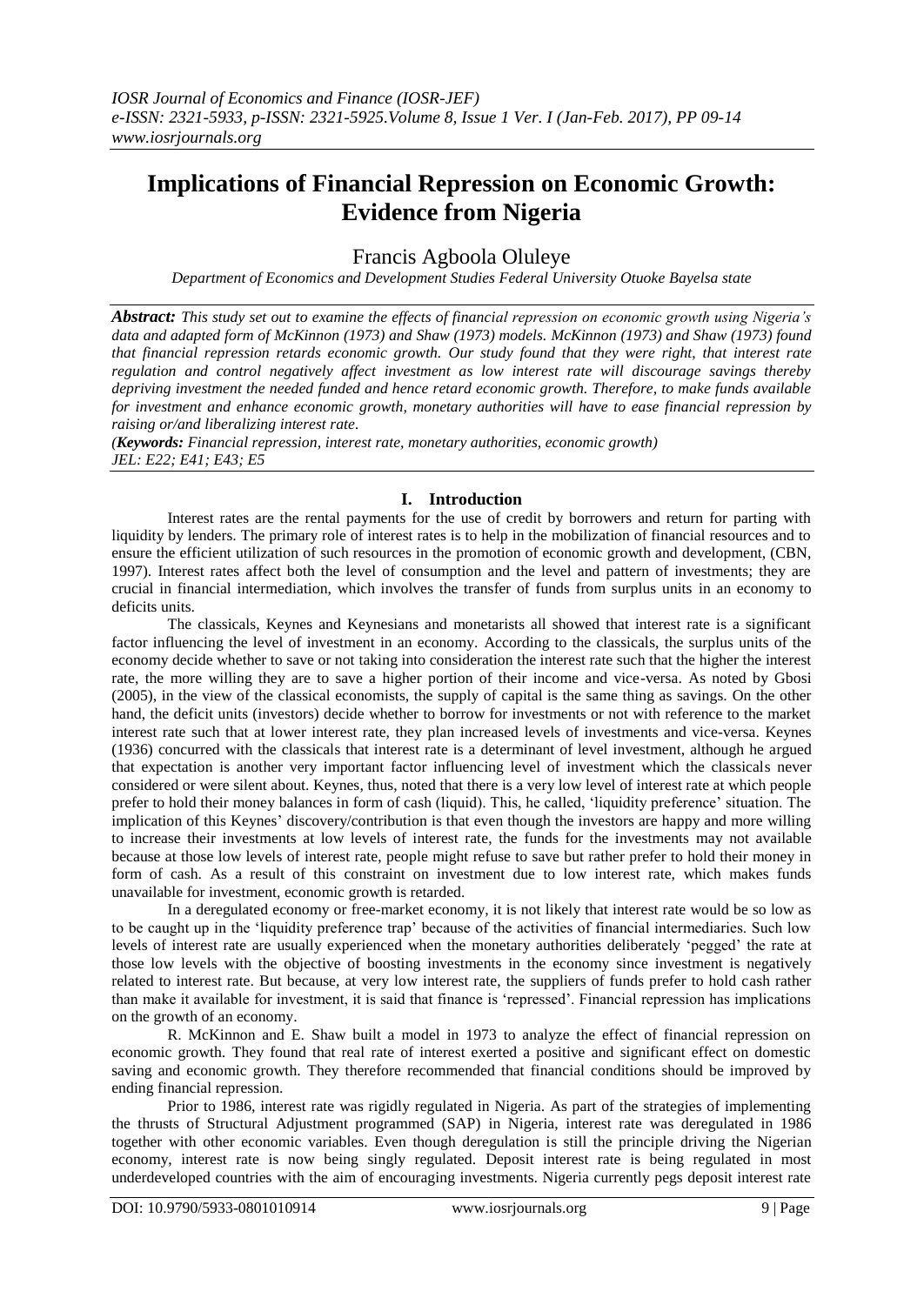at between 3-5 percent in order to bring down lending rate and consequently the cost of funds and thus encourage investments. The fear is that this low level of deposit interest rate may discourage savings thereby lending credence to the liquidity preference hypothesis resulting in financial repression in Nigeria, which will adversely affect investment and hence economic growth.

Hence, this paper set out to examine the implications of low levels of interest rate on economic growth using McKinnon and Shaw model and Nigerian data.

In order to achieve the above objective, the paper is structured into five sections. Section 2 – theoretical framework - immediately follows the introduction. The materials and methods used in the study are contained in section 3 while section 4 contains the presentation and interpretation of estimated results and discusses the findings. Section 5 concludes the work and makes recommendations based on the findings and conclusion of the work.

#### **Theoretical framework**

The framework for this study is the model developed by R. McKinnon and E. Shaw. In 1973, R. McKinnon and E. Shaw tried to show that financial repression, as a result of very low interest rate, would hamper investment growth, which would consequently affect the rate of economic growth.

According to Ghatak (1980), the basic features of the McKinnon and Shaw model can be illustrated with the help of figure below:



Let, r, the real interest rate, be measured on the vertical axis and, savings, S and investment, I, be measured on the horizontal axis. Let savings be a positive function of real interest rate, and investment, a negative function of real interest rate. In a free market without any financial constraint,  $r_e$  will be equilibrium real interest rate where Se=Ie. But because of a financial constraint or repression, the institutional interest rate given by  $r_1$  is less than the free market equilibrium real rate  $r_e$ . The amount of actual investment is constrained to  $I_1$  because of the limited saving that is available at  $r_1$ . This lends credence to the assertion of Keynes (1936) that, at a very low level of interest rate, people would prefer to hold their money balances in form of cash and thereby not making them available for investment.

If the monetary authorities decide to ease the financial repression and raise the real rate from  $r_1$  to  $r_2$ , both savings and investment will rise. The low yielding investment activities will be eliminated and the overall efficiency of investment will increase. This will lead to a rise in income and saving and hence the saving curve will shift to the right to  $S_{2}$ . Hence, actual investment will rise to  $I_3$ . According to them, if the monetary authorities are *bold* enough to abolish financial repression altogether and decide to dispense with the ceiling on the interest rate, then the level of actual saving and investment will rise further leading to a further expansion of income.

Ghatak (1980), thus, observed that the model implies that an increase in the real rate of interest will induce the savers in the LDCs to save more, which will enable more investment to take place. This will raise the rate of growth of the economy. To this end, Shaw (1973) contended that saving, investment and financial intermediation would be sub-optimal when the real rate of interest is arbitrarily fixed at a point, which is much lower than its equilibrium level. Financial intermediaries are therefore commended by Ghatak (1980) for rendering a valuable service in raising the real rate of return to savers and in lowering the real costs to investors by providing liquidity and information. They also reduce the risks by diversifying the asset structures.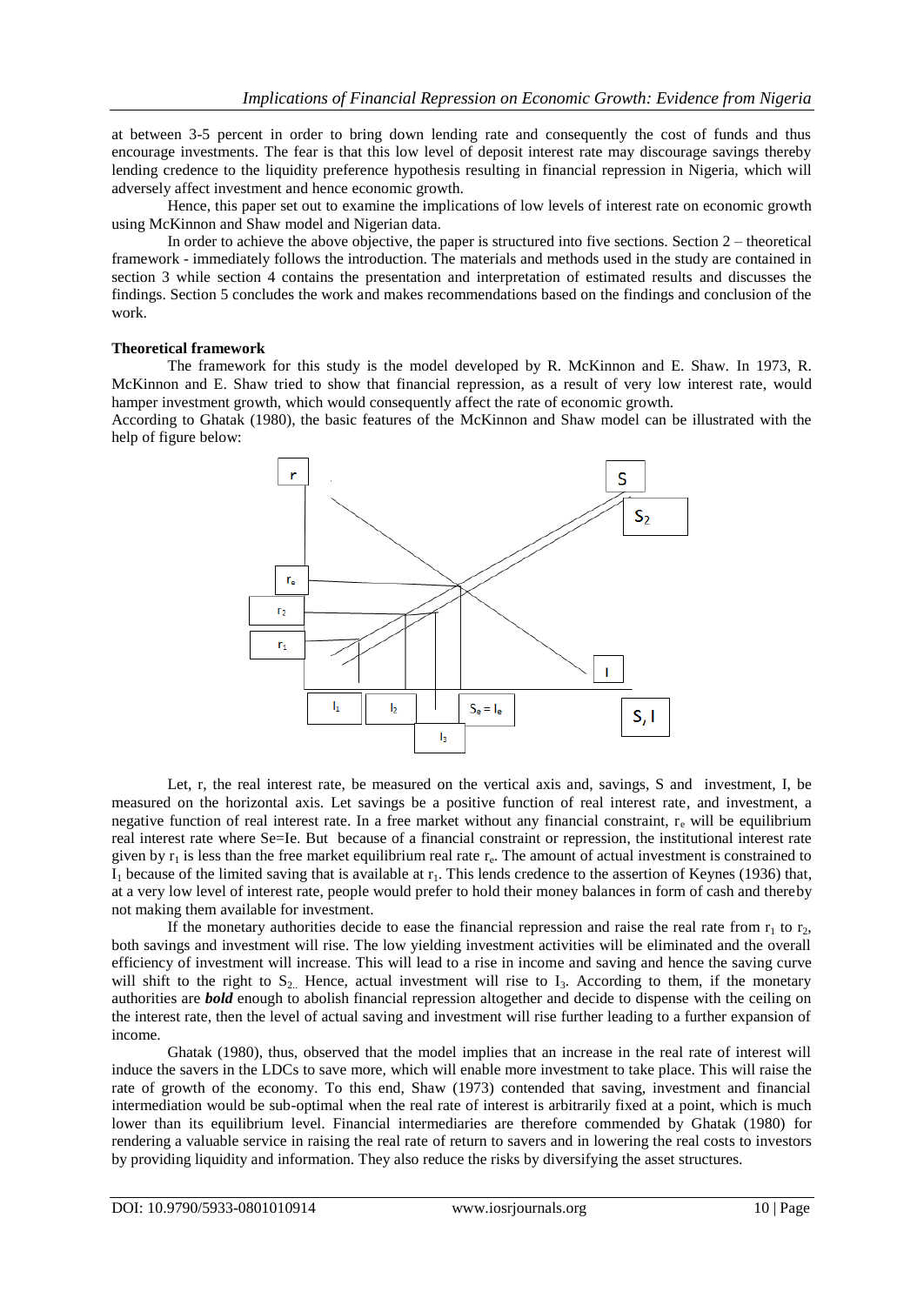The McKinnon (1973)'s model rests on the basic assumption that the higher the real interest rate, the greater will be the accumulation of money balances and the larger will be inducement to invest. Hence, McKinnon (1973) put forward a hypothesis related to the basic complementarity between money and physical capital contrast to the traditional theory where a substitution relationship is assumed. This complementarity is given in the following demand –for- money function.

 $(M/p)d = f (I/Y, Y/p, d - p^*)$ 

where;  $(M/p)d =$  the real money demand

 $I/Y$  = the ratio of investment to output

 $Y/p =$  the real output

 $d - p^* =$  real interest rate on deposits

He argues that conditions that make M/P attractive to hold enhance rather inhibit private incentives to accumulate physical capital. In turn, large real money holdings are normally the result of the monetary system maintaining a high and stable real return to the holders of money. This complementarity hypothesis leads to policy conclusions about inflationary finance and deposit rates of interest for accelerating development.

McKinnoh's complementarily hypothesis could also be stated as follows

$$
I/Y = f(r, d - p^*)
$$

where  $r =$  average rate of return on physical capital.

To show the complementarity, we have

d  $(M\backslash p)/d(I/Y) > 0$  and d  $(I\backslash Y)/d(d-p^*) > 0$ 

If domestic saving is equal to investment, then McKinnoh's model can be restated as:

 $M/p$ ) d = f ( S/Y, Y/p, d-p<sup>\*</sup>)

Shaw (1973) pointed out that the removal of financial repression via an increase in the real interest rate would provide greater incentives to save and invest and lead to a more efficient allocation of resources. Thus, the demand for money function in Shaw's analysis, as shown below, is similar to that of McKinnon's.

$$
(M/P) d = f(Y/p, c, d-p^*)
$$

where  $c =$  the opportunity cost of money holding

In practice, the difference between real yield on government bonds (b) and  $(p)$ \*, b-p\*, is used as an estimate of c, (Ghatak, 1980). It should, however, be noted that Shaw did not assume any complementarity between money and physical capital since investors do not simply depend upon own – finance.

# **II. Methods and Materials**

## *The Models Formulation*

This study adapts the McKinnon and Shaw (1973)'s model in consonance with the objective of the study. From the works of McKinnon (1973) and Shaw (1973), money demand function can be stated as

 $Md = f (I/Y, \gamma, i, Md-1)$ 

where  $Md = M/p$  = the real money stock

 $I/Y$  = the ratio of investment to output

 $γ = real output$ 

 $i =$  real deposit rate of interest

 $Md*-1 = lagged value of real money demand$ 

And investment function, which is the McKinnon's complementarity's hypothesis, can be stated as:  $I/Y = f(r, i)$ 

where  $r =$  average rate of return in physical capital

Therefore, our model can be stated as:

Md = f (I/Y, γ, i, Md – 1)……………(1)

 $I/Y = f(r, i)$  ……………...(2)

Note: r will be measured by real yield on government bonds (using treasury bill rate)

Such that;  $dMd/d1/Y > 0$ ;  $dMd/d \gamma > 0$ ;  $dMd/di < 0$ ;  $dMd/Md-1$ <sup>{//-</sup>/<sub>2</sub>}

 $dI/Y/dr < 0$ ;  $dI/Y/di > 0$ 

The above model indicates that a simultaneous relation exists among the variables – while I/Y is a determinant of Md, I/Y is also being determined in the model. Hence, there is need to identify the model.

## *Model Identification*

The identification of a model is important to determine whether the statistical estimates of the equation in the model are unique or not. Statistic form of an equation will be unique if the equation is identified. A system is identified if its equations are identified.

There are two conditions for identification: order condition and rank condition. The order condition is given as  $(K - M) \ge (G - 1)$ 

Where  $K - M =$  number of excluded variables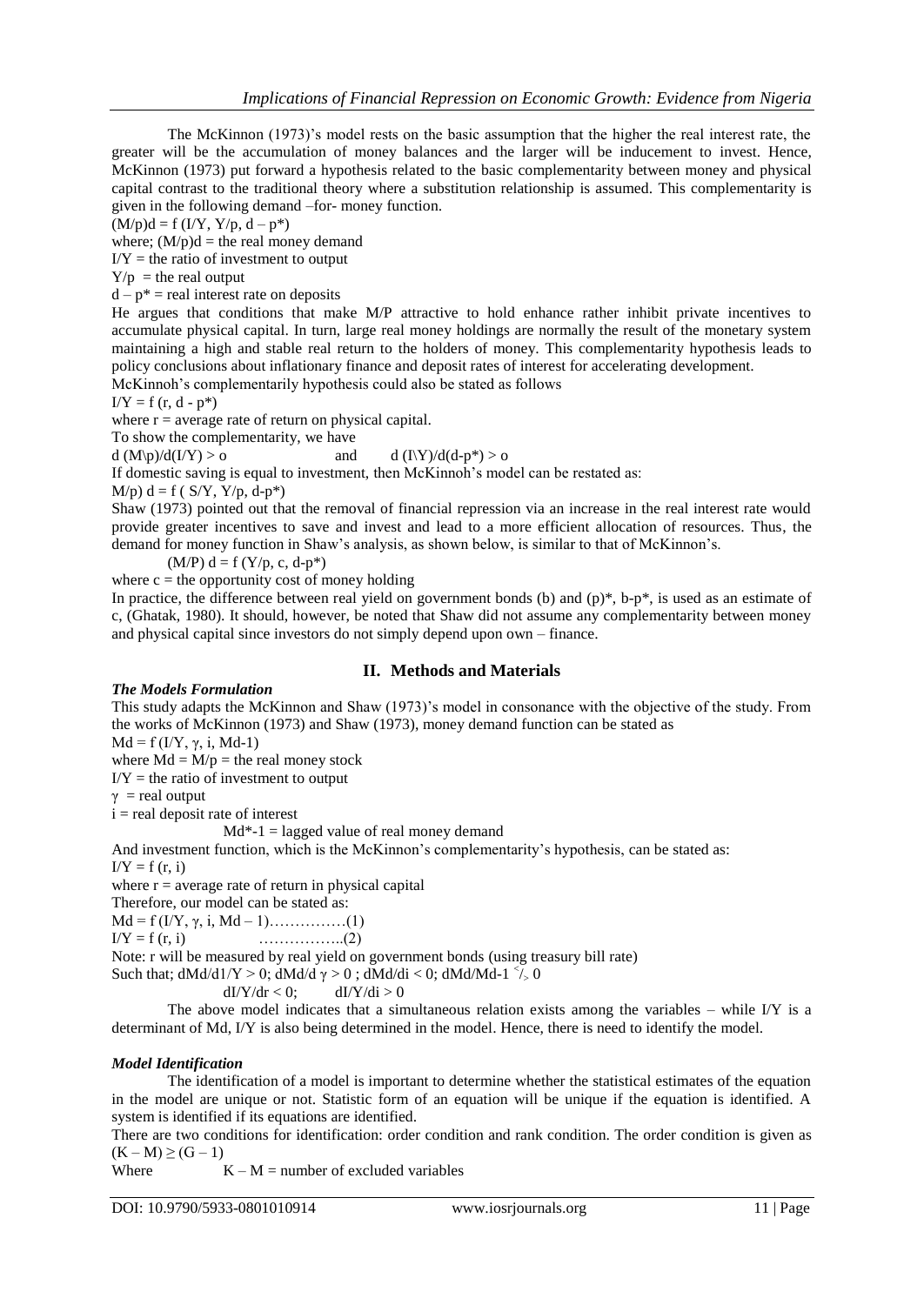$G - 1 =$  total number of equations - 1

 $K =$  number of total variables in the model

 $M =$  number of variables included in a particular equation.

 $G =$  total number of equations

For our model:

 $K = 7$  $G = 2$  $(K - M) \ge (G - 1)$ For equation 1:  $7 - 5 \ge 2 - 1$  $2 > 1$  over - identified For equation 2:  $7 - 3 \ge 2 - 1$  $4 > 1$  over - identified

Order condition indicates that the model is over – identified.

The rank condition states that "in a system of G equations any particular equation is identified if and only it is possible to construct at least one non-zero determinant of order  $(G - 1)$  from the coefficients of the variables excluded from that particular equation but contained in the other equations of the model. From the model:

Variables

|                                   | Md | T/V<br>$\mathbf{v}$      | $\sim$ | Mt |  |
|-----------------------------------|----|--------------------------|--------|----|--|
| T.<br>Equation<br>$\mathbf{r}$    |    |                          |        |    |  |
| T.<br>-<br><b>Equation</b><br>. . |    | $\overline{\phantom{a}}$ |        |    |  |

For equation 1:

Determinant of order  $G - 1 = -1$ , 1, or 0 The rank condition is also met is met for equation 1 For equation 2: Determinant of order  $G - 1 = 1$  or 0 The rank condition is met for equation is met for equation 2

Therefore, the model is over identified.

## *Method of Estimation*

Since our model is a model of simultaneous relation and it is over – identified, the Two Stages Least Squares method (2SLS) of repression analysis is more suitable for the estimation of the parameters of the model. As koutsoyannis (1977) noted, it is good in the estimation of over-identified model.

## *Model Evaluation*

The evaluation of the model will be done in the light of the following:

- $\triangleright$  Apriori expectations regarding the signs of the parametric variables
- $\triangleright$  Test of significance of parameter estimates (t-statistics) at 5 % level
- $\triangleright$  Goodness of Fit test (R<sup>2</sup>)
- $\triangleright$  Adequacy of regression equation (F-test)
- $\triangleright$  Test of autocorrelation (Durbin-Watson test)

## *Type and Sources of data*

Time series data were collected for the period 1980 – 2014 denoting a period of 35 years. The sources of the data are Central Bank of Nigeria Statistical Bulletin (various volumes), International Financial Statistics, Central Bank of Nigeria Economic and Financial Review (Various volumes), Central Bank of Nigeria Annual Reports and Statements of Accounts (Various issues) and National Bureau of Statistics Annual Abstract of Statistics, 2009.

## **Presentation and Interpretation of Estimated Results**

Although the nominal deposit interest rates in Nigeria remained positive over the period used for this study, the real interest rates were negative for some of the years. This implies that the diminution in the value of money was more than the addition to it by interest rate.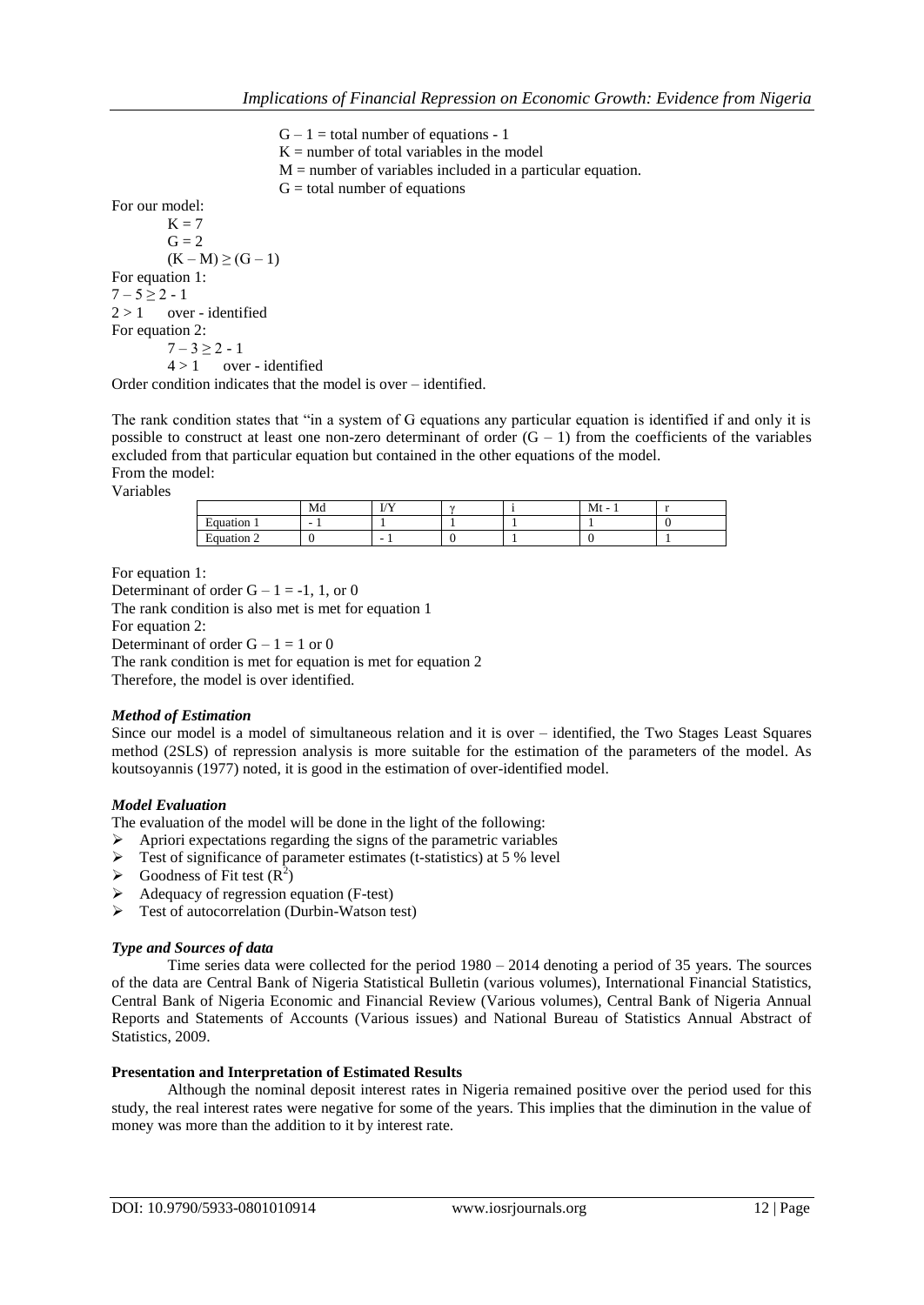Using the two-stage least squares estimator, the following results were obtained:

 $Md = 0.051 + 0.024 \text{ I/Y}^* + 0.053 \text{ V}^* - 0.132 \text{i}^* + 0.215 \text{ Md-1}^*$  (0.75) (1.75) (1.53) (10.51) (1.54)  $R^2$  $F = 80.3$  D.W = 2.01  $I/Y = 0.83 - 0.195r^* + 0.186i^*$  $(1.32)$   $(2.40)$   $(1.86)$  $R^2$  $F = 85.3$  D.W = 1.99 (Note \* indicates natural logarithms)

The obtained results are quite good. In equation 1, the explanatory variables are able to explain 92 percent variations in the dependent variable. At 5 percent level, the F-value is highly significant and the tstatistics indicate that all the explanatory variables except lagged value of real money demand are statistically significant. All the variables also met the expected signs. In equation 2, all the variables met the expected signs. The explanatory variables explained 94 percent of the changes in the dependent variable. At 5 percent, only real deposit interest rate is significant. The F-statistic indicates that the model is adequate. In the two equations, the D.W statistic indicates absence of serial correlation. In any case, two-stage least squares has the ability to correct for serial correlation. It should be noted that since the variables are in logarithms, the coefficients represent elasticities which measure the direct effect of the explanatory variables on the dependent variables.

#### **Steady-State or Long-Run Coefficients**

As a further analysis of the regression results, we examined the steady-state or long run coefficients of equation 1. To do this, we set  $Md = Md-1$ . This gives:

 $Md* = 0.065 + 0.3I/Y* + 0.067 \gamma* - 0.168i*$ 

The above analyses show that ratio of investment to output, real output and real deposit rate of interest have greater impact on real money demand in the short run than in the long run as judged by their elasticities. In other words, money demand is more elastic in the long-run than in the short run with respect to the explanatory variables. For instance, while a 3 percent change in the ratio of investment to output will cause 1 percent change in the demand for money in the long run, only 2.4 percent change in the ratio of investment to output will cause a 1 percent change in money demand in the short run.

For equation 2, the model did not differentiate between short run and long run as the lagged value of the dependent variable was not included.

#### **III. Discussion of Findings**

Since deposit interest rate is negatively and significantly related to money demand in both the short run and long run, it implies that the higher the interest rate, the more willing people are to save their money rather than hold it. These savings will make more funds available for investment. In the same vein, lower interest rate will induce people to hold their money in cash rather than save it which will deprive investment the needed fund.

Also equation 2 reveals that there is a positive and significant relationship between ratio of investment to output and interest rate, implying that as interest rate increases, investment also increases as a result of the availability of more funds for investment. Repressing finance, therefore, through interest rate control, will have negative effect on economic growth. These findings are in consonance with the findings of Vogel and Buser (1976).

# **IV. Conclusion**

Interest rate regulation is one monetary policy usually favoured in many economies, particularly LDCs. The belief is that if interest rate is not regulated, cost of borrowing would be beyond the reach of potential investors. The policy of regulating interest rate will also, no doubt, affect the willingness of savers to save. Mckinnon (1973) and Shaw (1973) showed that when finance is repressed through interest rate regulation by pegging it at a level far below the equilibrium, it will negatively affect the availability of funds for investment.

Our study, using Nigeria's data, shows that Mckinnon (1973) and Shaw (1973) were right. We found that there is negative and significant relationship between money demand and interest rate and positive and significant relationship between ratio of investment to output and interest rate. To this end, it is recommended that the monetary authorities should ease the financial repression and raise deposit interest rate or liberalize interest rate.